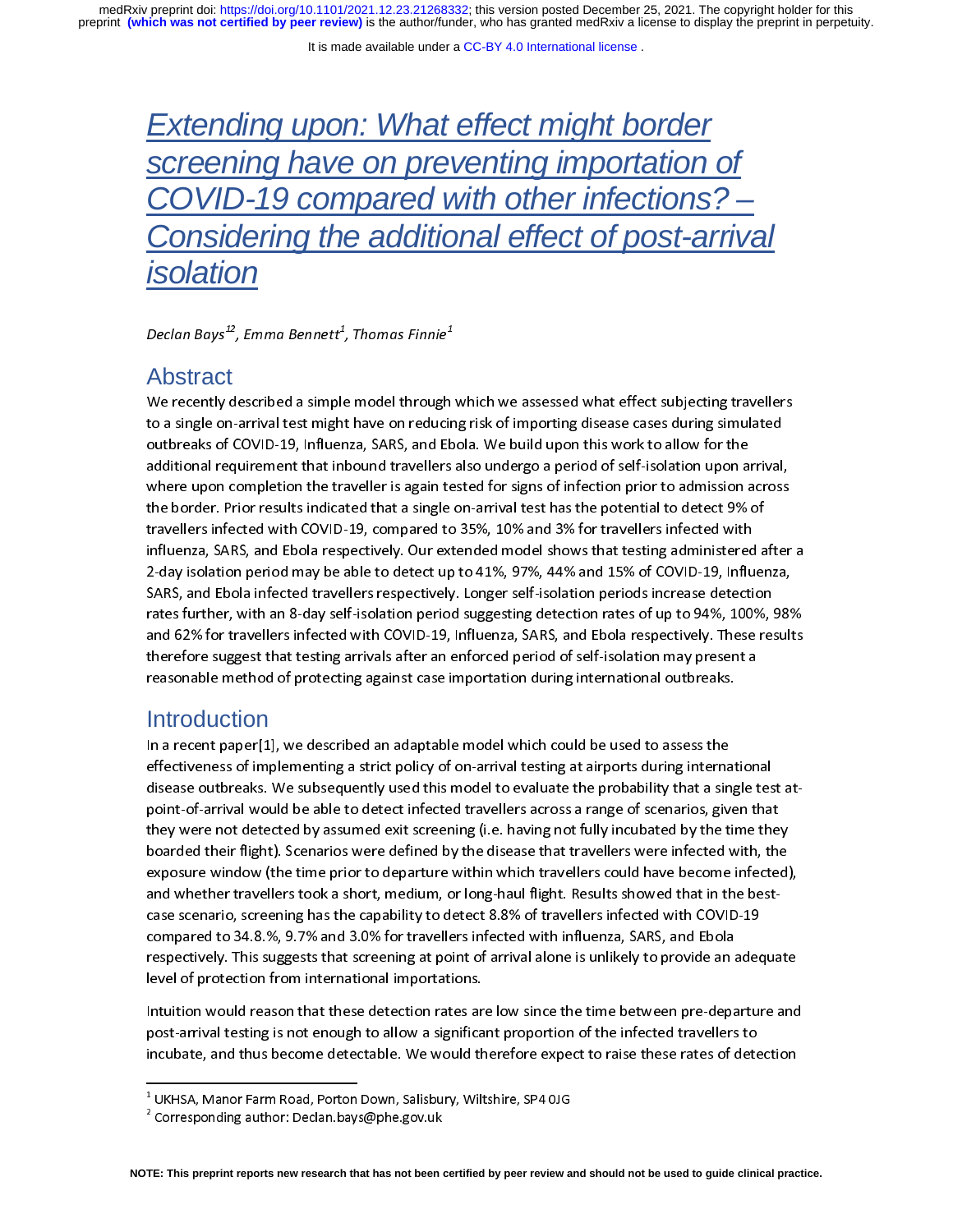It is made available under a [CC-BY 4.0 International license](http://creativecommons.org/licenses/by/4.0/) .

by increasing the time between the pre-departure and post-arrival testing, allowing addition time for infections to complete their incubation period, and hence be picked up by subsequent testing. This can be achieved by re

can be achieved by requiring new arrivals to self-isolate for a fixed period prior to the administering<br>of the post-arrival test, as seen widely deployed during the COVID-19 pandemic.<br>In this paper, we extend our existing of the post-arrival test, as seen widely deployed during the COVID-19 pandemic.<br>In this paper, we extend our existing model[1] to incorporate the simulation of arriving travellers<br>having to undergo a period of self-isolati In this paper, we extend our existing model[1] to incorporate the simulation of an having to undergo a period of self-isolation prior to the taking of a post-arrival te use our new model to quantify the improvement to dete In this paper, we entertained our extend of self-isolation prior to the taking of a post-arrival test. We then look<br>use our new model to quantify the improvement to detection rates that can be gained by the<br>enforcement of use our new model to quantify the improvement to detection rates that can be gained by the<br>enforcement of this additional step for isolation periods of varying duration. We again apply this<br>model to simulated outbreaks of enforcement of this additional step for isolation periods of varying duration. We again apply this model to simulated outbreaks of COVID-19, influenza, SARS, and Ebola.<br>Methods<br>As this work builds upon our existing model,

# **Methods**

significant addition being that travellers which managed to board their flight must undergo a fixed model to simulate simulated out to simulate and the simulated outbreaks of Methods<br>As this work builds upon our existing model, our core assumptions rema<br>significant addition being that travellers which managed to board th As the matrix build and their distribution of the managed to board their flight must undergo a fix-<br>period of self-isolation on arrival to their destination, the length of which is pre-defined for each<br>scenario. We conside

significant addition on arrival to their destination, the length of which is pre-defined for each<br>scenario. We consider self-isolation periods of 1 – 14 days.<br>Similarly, the structure of the model remains largely the same scenario. We consider self-isolation periods of  $1-14$  days.<br>Similarly, the structure of the model remains largely the same except for the incorporation of the<br>self-isolation period itself. This is implemented by the incl Similarly, the structure of the model remains largely the sarelf-isolation period itself. This is implemented by the inclusion simulated traveller that arrives at their destination and thus.<br>determined incubation period (w self-isolation period itself. This is implemented by the inclusion of a specification that for each<br>simulated traveller that arrives at their destination and thus enters self-isolation, if their pre-<br>determined incubation simulated traveller that arrives at their destination and thus enters self-isolation, if their pre-<br>determined incubation period (which is sampled from a distribution particular for each disease<br>less than the time from ini medium vacation or more longer-term travel). We visualise this new structure below: detected by the test administered at the end of their self-isolation, they are assumed to be<br>detected by the test administered at the end of their isolation period. As before, we do not consid<br>disease recovery. Time of exp detected by the test administered at the end of their isolation period. As before, we do not cons<br>disease recovery. Time of exposure (or infection) is sampled from a uniform distribution over a g<br>exposure window (0-3 days, disease recovery. Time of exposure (or infection) is sampled from a uniform distribution over a given<br>exposure window (0-3 days, 0-7 days or 0-14 days before departure, representing a short vacation,<br>medium vacation or mo



Figure 1: Illustration of the process of evaluating individual simulated travellers in our extended model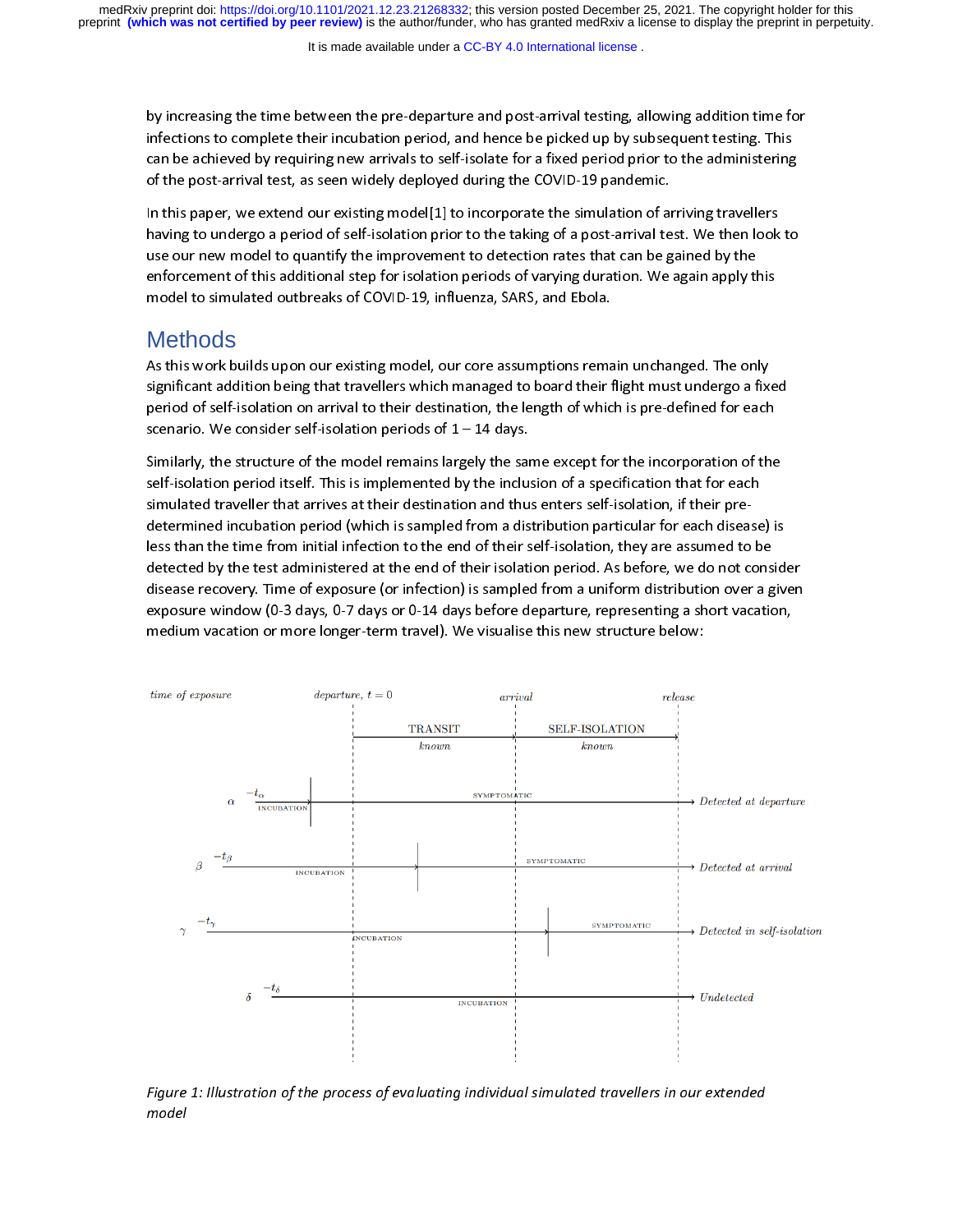preprint **(which was not certified by peer review)** is the author/funder, who has granted medRxiv a license to display the preprint in perpetuity. medRxiv preprint doi: [https://doi.org/10.1101/2021.12.23.21268332;](https://doi.org/10.1101/2021.12.23.21268332) this version posted December 25, 2021. The copyright holder for this

It is made available under a CC-BY 4.0 International license.

exposure window, flight type (short, medium or long haul) and the disease being considered.<br>Scenarios are evaluated using a Monte Carlo approach with the detection rate reported being<br>defined as the proportion of infected Scenarios are evaluated using a Monte Carlo approach with the detection rate reported being<br>defined as the proportion of infected travellers which managed to travel that were subsequer<br>detected by the end of their self-iso defined as the proportion of infected travellers which managed to travel that were subsequen<br>detected by the end of their self-isolation period (note that we disregard infected travellers de<br>by pre-departure testing). A mo detected by the end of their self-isolation period (note that we disregard infected travellers detected by pre-departure testing). A more thorough expositions of the model's underlying process is available in our previous detected by pre-departure testing). A more thorough expositions of the model's underlying process is<br>available in our previous paper[1]. The code use to run this model has been included in the pre-<br>existing Python package by a mailable in our previous paper[1]. The code use to run this model has been included in the p<br>existing Python package (as used in the previous work)which is openly available online[2].<br>**ReSUItS**<br>We table and plot the d

#### **Results**

medium, and long-haul flights for each combination. Full results can be found in the supplemen examples and plot the detection rates as reported by our model for each combination of expandow and self-isolation period. For conciseness, we have averaged across the results for medium, and long-haul flights for each com Window and self-isolation period. For conciseness, we have averaged across the results for short,<br>medium, and long-haul flights for each combination. Full results can be found in the supplementar<br>materials.<br>Self-isolation medium, and long-haul flights for each combination. Full results can be found in the supplementa<br>
materials.<br>
<u>xposure and the results for each combination.</u> Full results can be found in the supplementa

|                                                                                                                                                                | materials.                          |              |                              |      |                |                |                 |                |      |      |      |      |      |      |      |  |
|----------------------------------------------------------------------------------------------------------------------------------------------------------------|-------------------------------------|--------------|------------------------------|------|----------------|----------------|-----------------|----------------|------|------|------|------|------|------|------|--|
|                                                                                                                                                                |                                     |              |                              |      |                |                |                 |                |      |      |      |      |      |      |      |  |
|                                                                                                                                                                |                                     |              | Self-isolation period (days) |      |                |                |                 |                |      |      |      |      |      |      |      |  |
|                                                                                                                                                                | <b>Exposure</b><br>Window<br>(days) | $\mathbf{1}$ | $\overline{2}$               | 3    | $\overline{4}$ | $\overline{5}$ | $6\phantom{.}6$ | $\overline{7}$ | 8    | 9    | 10   | 11   | 12   | 13   | 14   |  |
| COVID-19                                                                                                                                                       | $\overline{\mathbf{3}}$             | 0.12         | 0.27                         | 0.44 | 0.60           | 0.72           | 0.81            | 0.87           | 0.92 | 0.94 | 0.96 | 0.97 | 0.98 | 0.99 | 0.99 |  |
|                                                                                                                                                                | $\overline{7}$                      | 0.22         | 0.39                         | 0.55 | 0.68           | 0.78           | 0.85            | 0.90           | 0.93 | 0.96 | 0.97 | 0.98 | 0.99 | 0.99 | 0.99 |  |
|                                                                                                                                                                | 14                                  | 0.24         | 0.41                         | 0.57 | 0.70           | 0.79           | 0.86            | 0.91           | 0.94 | 0.96 | 0.97 | 0.98 | 0.99 | 0.99 | 0.99 |  |
| Influenza                                                                                                                                                      | 3                                   | 0.79         | 0.97                         | 1.00 | 1.00           | 1.00           | 1.00            | 1.00           | 1.00 | 1.00 | 1.00 | 1.00 | 1.00 | 1.00 | 1.00 |  |
|                                                                                                                                                                | $\overline{7}$                      | 0.79         | 0.97                         | 1.00 | 1.00           | 1.00           | 1.00            | 1.00           | 1.00 | 1.00 | 1.00 | 1.00 | 1.00 | 1.00 | 1.00 |  |
|                                                                                                                                                                | 14                                  | 0.79         | 0.97                         | 1.00 | 1.00           | 1.00           | 1.00            | 1.00           | 1.00 | 1.00 | 1.00 | 1.00 | 1.00 | 1.00 | 1.00 |  |
| <b>SARS</b>                                                                                                                                                    | $\mathbf{3}$                        | 0.12         | 0.27                         | 0.44 | 0.61           | 0.75           | 0.87            | 0.93           | 0.97 | 0.99 | 1.00 | 1.00 | 1.00 | 1.00 | 1.00 |  |
|                                                                                                                                                                | $\overline{7}$                      | 0.23         | 0.42                         | 0.59 | 0.73           | 0.84           | 0.92            | 0.96           | 0.98 | 0.99 | 1.00 | 1.00 | 1.00 | 1.00 | 1.00 |  |
|                                                                                                                                                                | 14                                  | 0.26         | 0.44                         | 0.61 | 0.74           | 0.85           | 0.92            | 0.96           | 0.98 | 0.99 | 1.00 | 1.00 | 1.00 | 1.00 | 1.00 |  |
| Ebola                                                                                                                                                          | 3                                   | 0.00         | 0.01                         | 0.02 | 0.04           | 0.08           | 0.14            | 0.21           | 0.30 | 0.39 | 0.48 | 0.57 | 0.66 | 0.73 | 0.79 |  |
|                                                                                                                                                                | $\overline{7}$                      | 0.02         | 0.05                         | 0.10 | 0.15           | 0.22           | 0.30            | 0.38           | 0.47 | 0.55 | 0.63 | 0.70 | 0.77 | 0.82 | 0.87 |  |
|                                                                                                                                                                | 14                                  | 0.08         | 0.15                         | 0.23 | 0.31           | 0.38           | 0.46            | 0.54           | 0.62 | 0.68 | 0.75 | 0.80 | 0.84 | 0.88 | 0.91 |  |
| Table 1: Model output for detection rates of considered diseases, exposure window, and enforced<br>self-isolation period. Results averaged across flight type. |                                     |              |                              |      |                |                |                 |                |      |      |      |      |      |      |      |  |

14 0.08 0.15 0.23 0.31 0.38 0.46 0.54 0.62 0.68 0.75 0.80 0.84 0.88 0.91  $\frac{1}{2}$ Table 1: Model output for detection rates of considered diseases, exposure window, and enforced self-isolation period. Results averaged across flight type.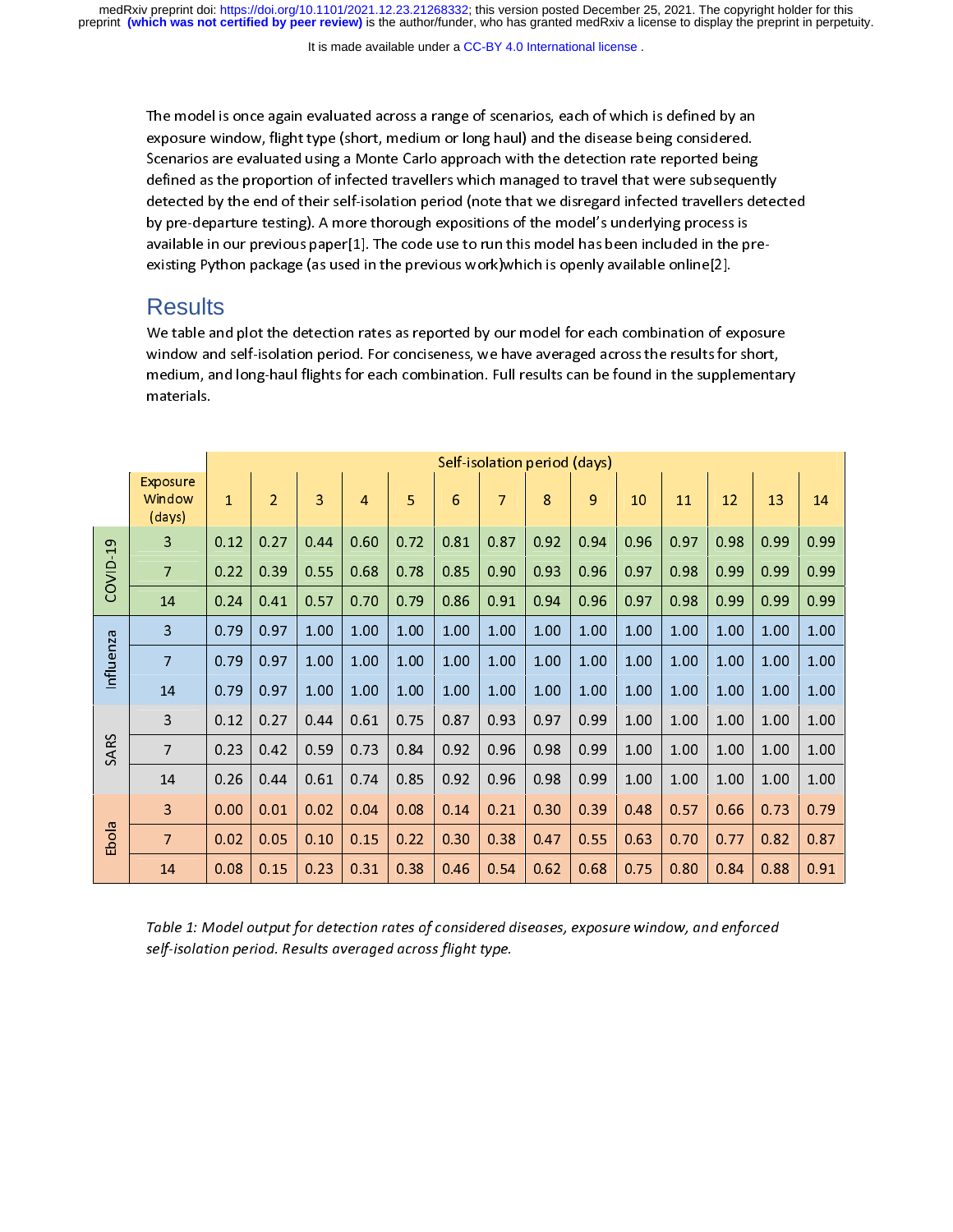preprint **(which was not certified by peer review)** is the author/funder, who has granted medRxiv a license to display the preprint in perpetuity. medRxiv preprint doi: [https://doi.org/10.1101/2021.12.23.21268332;](https://doi.org/10.1101/2021.12.23.21268332) this version posted December 25, 2021. The copyright holder for this

It is made available under a CC-BY 4.0 International license.



Figure 2: Model output for detection rates of considered diseases, exposure window, and enforced self-isolation period. Results averaged across flight type.

### **Discussion**

Results show that detection rates increase for all diseases as the length of self-isolation increases.<br>This is in line with the intuition earlier described - allowing infected travellers longer to incubate prior to testing implies a higher chance of cases fully incubating (thus becoming detectable) by the prior to testing implies a higher chance of cases fully incubating (thus becoming detectable) by the time of testing. Recalling that our previous results suggested detection rates of 9%, 35%, 10% and 3% for COVID-19, influenza, SARS, and Ebola cases in the best case scenario, we see here that these detection rates are at least doubled by the requiring of a self-isolation period of as little as 1 day.

Additionally, we see that enforcing self-isolation yields higher detection rates when controlling for<br>isolation period for diseases with shorter average incubation periods: if we compare influenza to Ebola, we see that by the second day of self-isolation we would expect to be able to detect over 95% Ebola, we see that by the second day of self-isolation we would expect to be able to detect over 95% of influenza infected travellers versus less than 20% for Ebola in this parameterisation. This suggests